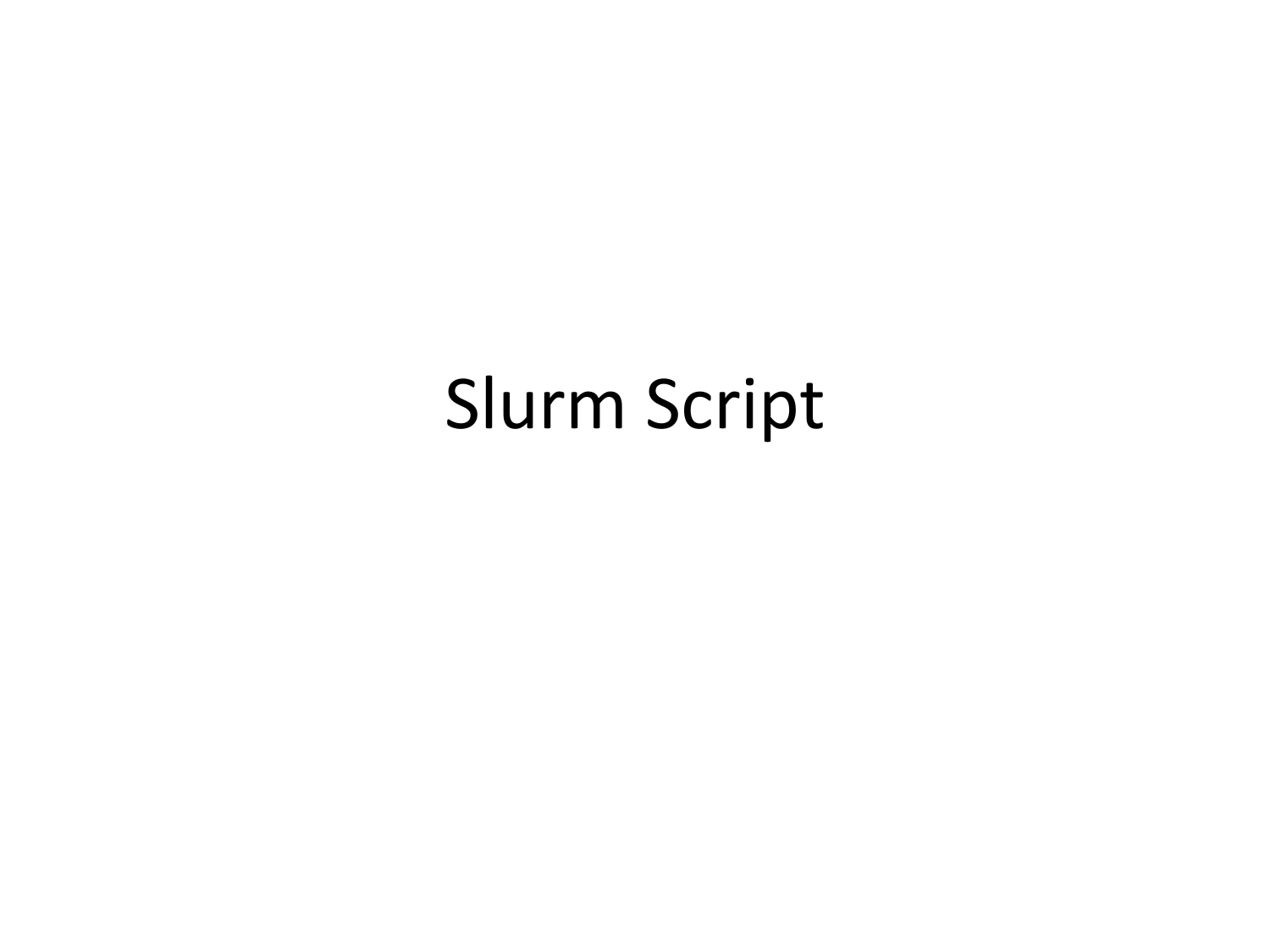## Basic Slurm script commands

| <b>Slurm script command</b>                                                                                                                | <b>Description</b>                                                                                                          |
|--------------------------------------------------------------------------------------------------------------------------------------------|-----------------------------------------------------------------------------------------------------------------------------|
| #!/bin/bash                                                                                                                                | Sets the shell that the job will be executed on the<br>compute node                                                         |
| #SBATCH -- ntasks=1<br>#SBATCH -- n1                                                                                                       | Requests for 1 processors on task, usually 1 cpu as 1 cpu<br>per task is default.                                           |
| #SBATCH --time=0-05:00<br>#SBATCH -t 0-05:00                                                                                               | Sets the maximum runtime of 5 hours for your job                                                                            |
| #SBATCH --mail-user= <email></email>                                                                                                       | Sets the email address for sending notifications about<br>your job state.                                                   |
| #SBATCH --mail-type=BEGIN<br>#SBATCH --mail-type=END<br>#SBATCH --mail-type=FAIL<br>#SBATCH --mail-type=REQUEUE<br>#SBATCH --mail-type=ALL | Sets the scedualing system to send you email when the<br>job enters the follwoing states:<br>BEGIN, END, FAIL, REQUEUE, ALL |
| #SBATCH --job-name=my-named-job                                                                                                            | Sets the Jobs name                                                                                                          |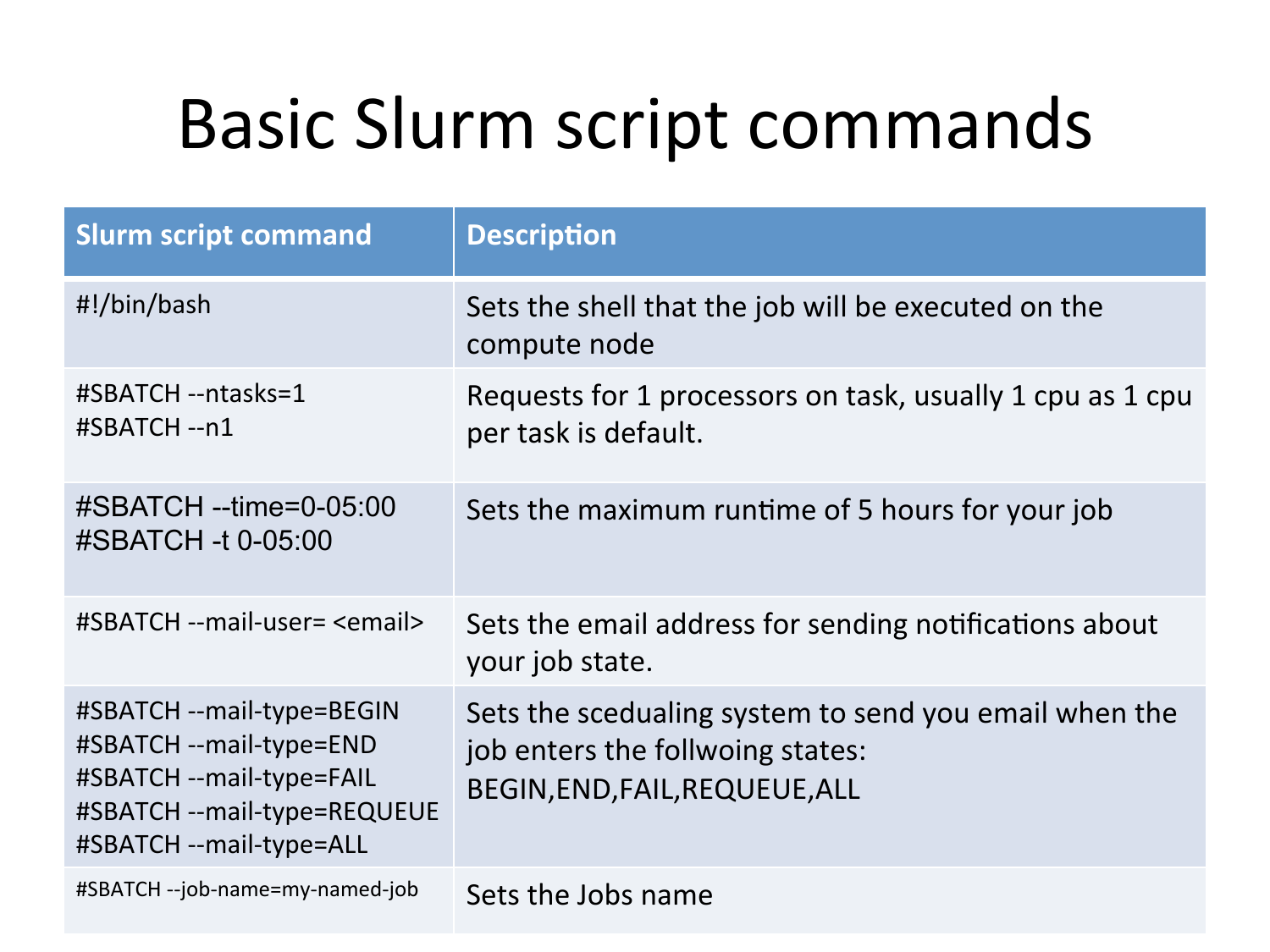| <b>Slurm script command</b> | <b>Description</b>                                                                                                                                                    |
|-----------------------------|-----------------------------------------------------------------------------------------------------------------------------------------------------------------------|
| #SBATCH -ntasks=X           | Requests for X tasks.<br>When cpus-per-task=1 (and this is the default) this requests X cores.<br>When not otherwise constraint these CPUs may be running on any node |
| #SBATCH --nodes=X           | Request that a minimum of X nodes be allocated to this job                                                                                                            |
| #SBATCH --nodes=X-Y         | Request that a minimum of X nodes and a maximum of Y nodes<br>be allocated to this job                                                                                |
| #SBATCH --cpus-per-task=X   | Request that a minimum of X CPUs per task be allocated<br>to this job                                                                                                 |
| #SBATCH --tasks-per-node=X  | Requests minimum of X task be allocated per node                                                                                                                      |
|                             |                                                                                                                                                                       |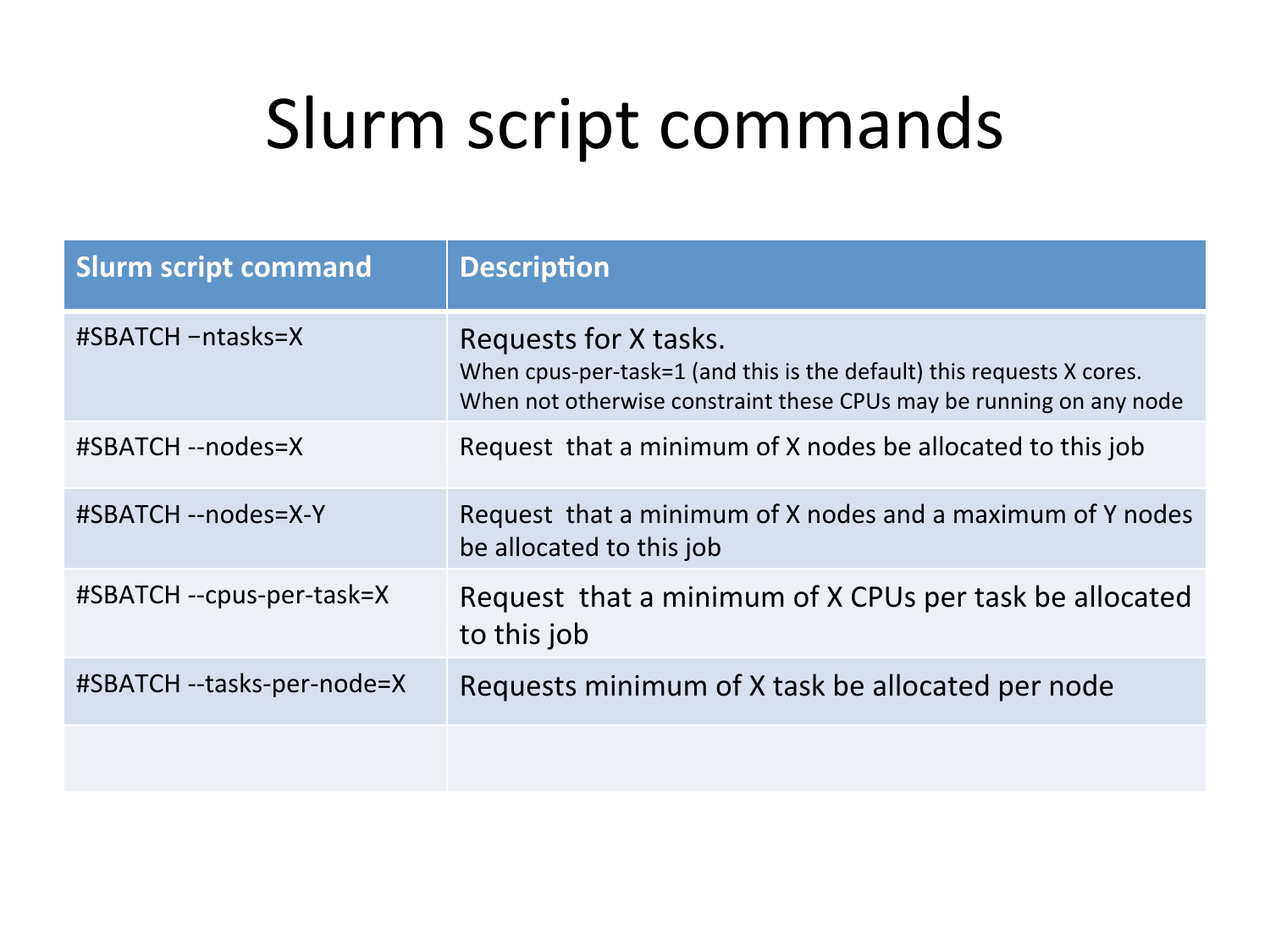| <b>Slurm script commands</b>                    | <b>Description of effects</b>                                                          |
|-------------------------------------------------|----------------------------------------------------------------------------------------|
| #SBATCH --ntasks=1<br>#SBATCH --cpus-per-task=1 | Requests 1 CPU (Serial)<br>cpus-per-task is set to 1 by default and may be<br>omitted. |
| #SBATCH --cpus-per-task=X                       | Requests for X CPUs in 1 task on 1 node (OpenMP)                                       |
| #SBATCH --ntasks=1                              | Both ntasks and nodes are set to 1 by default and may                                  |
| #SBATCH --nodes=1                               | be omitted                                                                             |
| #SBATCH --ntasks=X                              | Requests for X CPUs and tasks on 1 node                                                |
| #SBATCH --tasks-per-node=X                      | cpus-per-task is set to 1 by default and may be                                        |
| #SBATCH --cpus-per-task=1                       | omitted.                                                                               |
| #SBATCH --ntasks=X                              | Requests for X CPUs and tasks on 1 node                                                |
| #SBATCH --nodes=1                               | cpus-per-task is set to 1 by default and may be                                        |
| #SBATCH --cpus-per-task=1                       | omitted.                                                                               |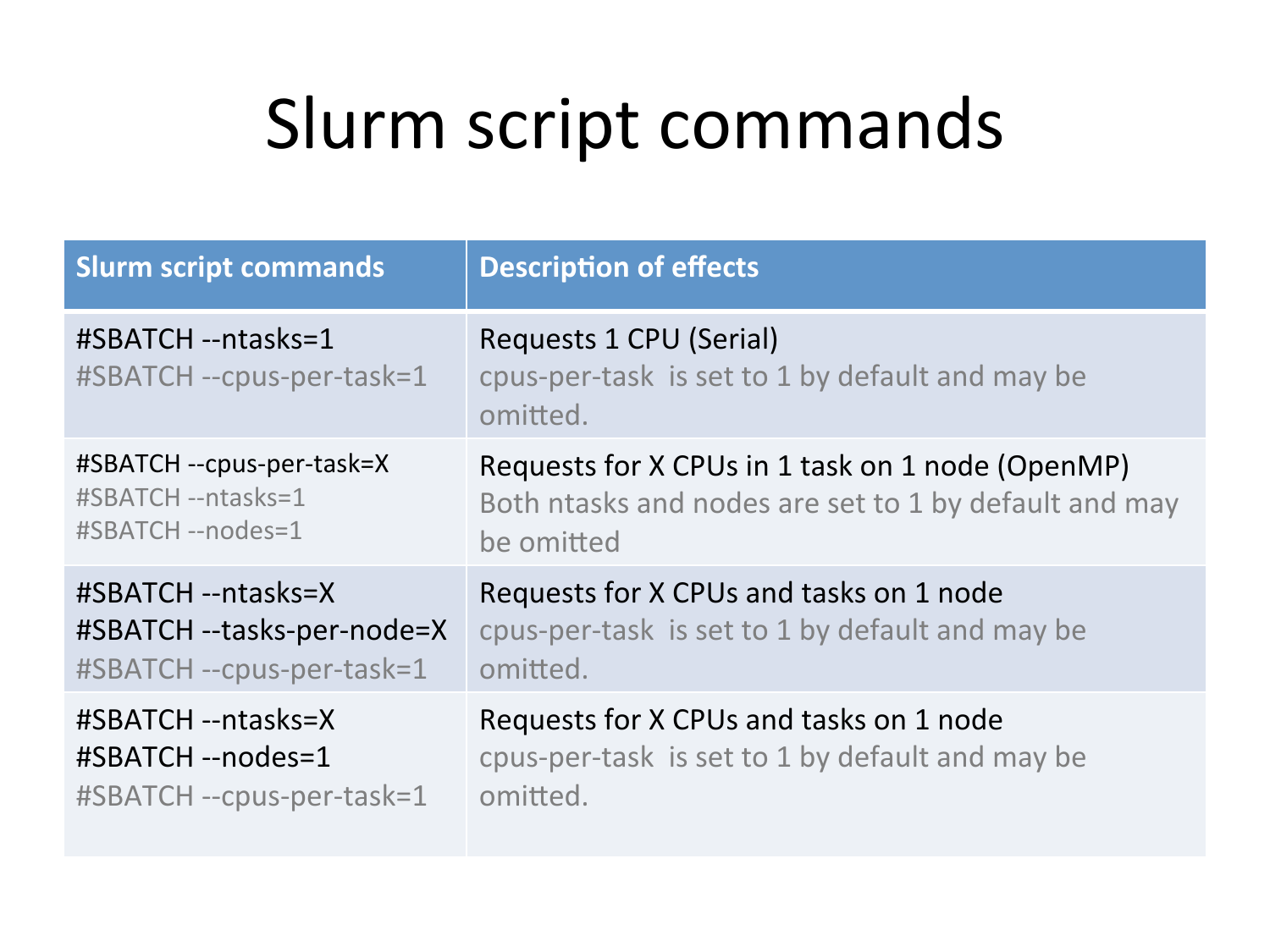| <b>Slurm script commands</b>                                                   | <b>Description of effects</b>                                                                                                  |
|--------------------------------------------------------------------------------|--------------------------------------------------------------------------------------------------------------------------------|
| #SBATCH --ntasks=X<br>#SBATCH --cpus-per-task=1                                | Requests X CPUs and tasks (MPI)<br>cpus-per-task is set to 1 by default and may be<br>omitted.                                 |
| #SBATCH --ntasks=X<br>#SBATCH --ntasks-per-node=Y<br>#SBATCH --cpus-per-task=1 | Requests for X CPUs and tasks with Y CPUs and tasks<br>per node<br>cpus-per-task is set to 1 by default and may be<br>omitted. |
| #SBATCH --ntasks=X<br>#SBATCH --nodes=1<br>#SBATCH --cpus-per-task=1           | Requests for X CPUs and tasks on the same node,<br>cpus-per-task is set to 1 by default and may be<br>omitted.                 |
| #SBATCH --ntasks=X<br>#SBATCH --nodes=1<br>#SBATCH --cpus-per-task=1           | Requests for X CPUs and tasks on the 1 node<br>cpus-per-task is set to 1 by default and may be<br>omitted.                     |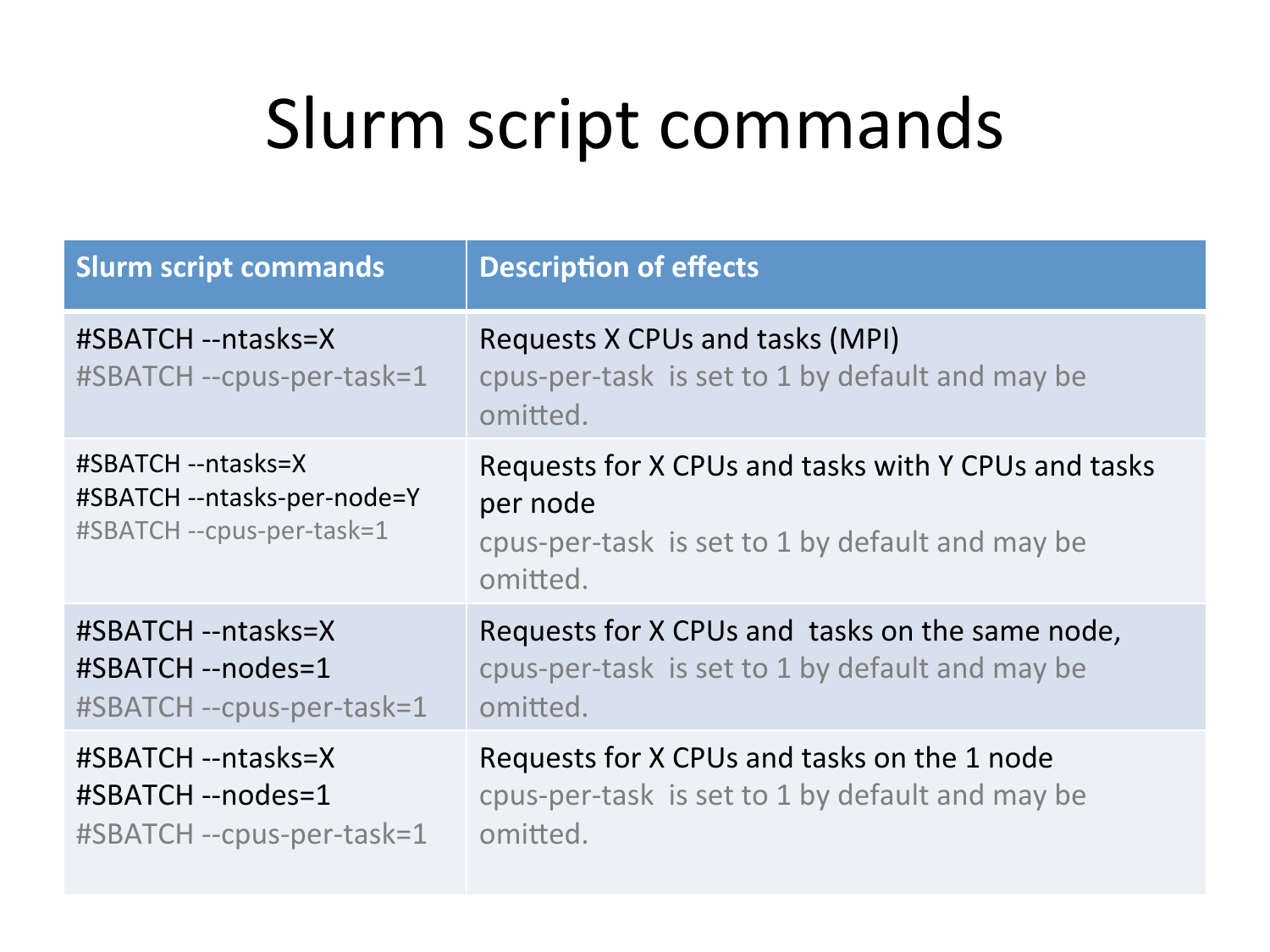| <b>Slurm script command</b>  | <b>Description</b>                                                   |
|------------------------------|----------------------------------------------------------------------|
| #SBATCH --ntasks=1           | Requests 1 cpu in 1 task. (Serial)                                   |
| #SBATCH --cpus-per-task=1    | cpus-per-task is set to 1 by default and may be omitted.             |
| #SBATCH --cpus-per-task=N    | Requests for X processors on the same node (OpenMP)                  |
| #SBATCH --ntasks=1           | Both ntasks and nodes are set to 1 by default and may                |
| #SBATCH --nodes=1            | be omitted                                                           |
| #SBATCH --ntasks=X           | Requests for X processors which may be running on any<br>node (MPI). |
| #SBATCH --nodes=X            | Requests minimum of X nodes for the Y tasks.                         |
| #SBATCH --ntasks=Y           | (MPIjob)                                                             |
| #SBATCH --array=0-4          | Requests Job array of 5 jobs with indexes 0-4                        |
| #SBATCH --array=1,3,5,7,9    | Requests Job array of 5 jobs with indexes 1,3,5,7,9                  |
| #SBATCH --array=0-X%Y        | Requests Requests Job array of X jobs with only a                    |
| ex: $\#SBATCH$ --array=0-4%2 | maximum of Y jobs running at the same time                           |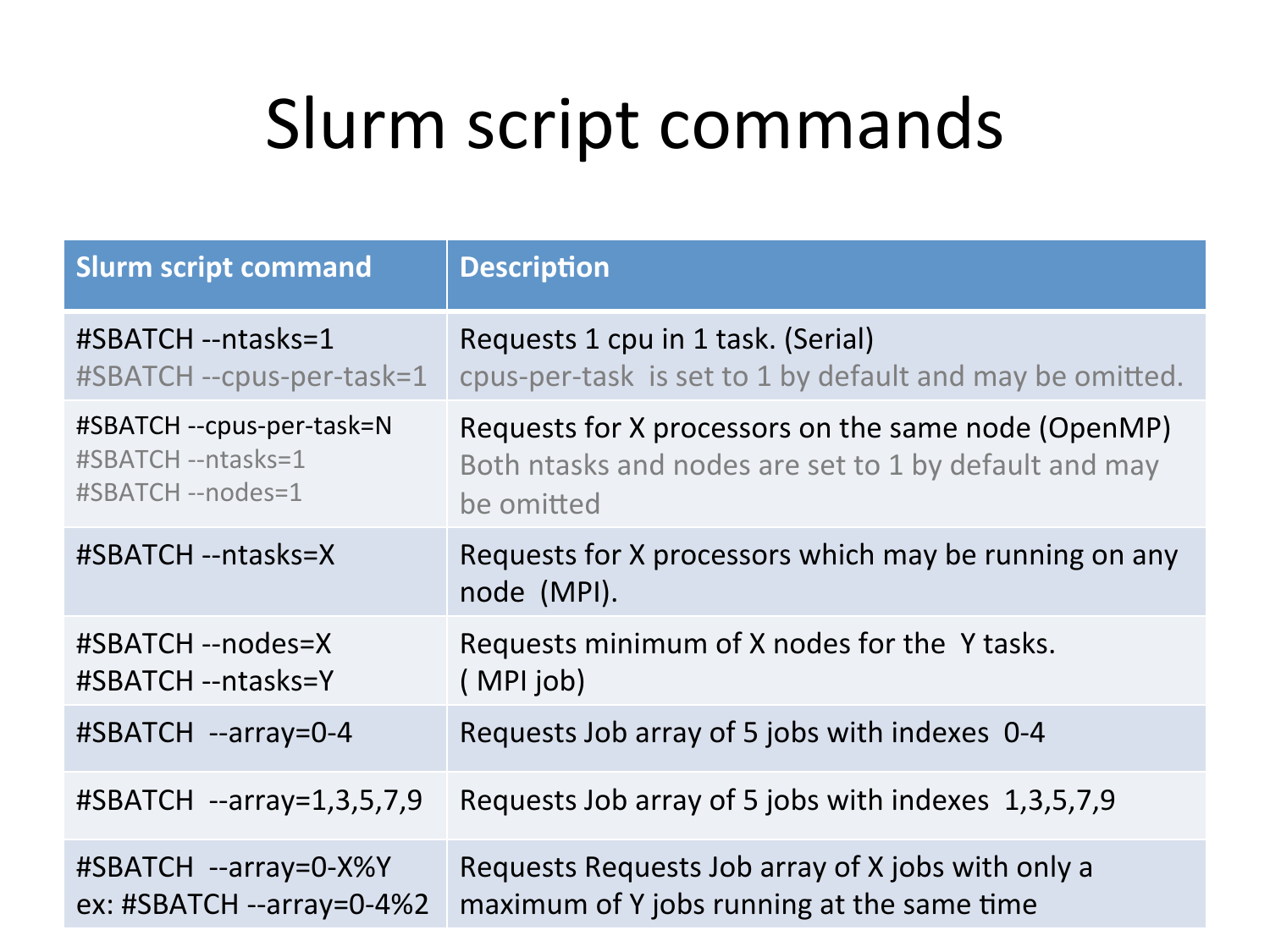| <b>PBS script command</b>                        | <b>Description</b>                                                                                  |
|--------------------------------------------------|-----------------------------------------------------------------------------------------------------|
| #SBATCH --mem=4000                               | Requests 4000 MB of memory in total                                                                 |
| #SBATCH --mem-per-cpu=4000                       | Requests 4000 MB of memory per cpu                                                                  |
| #SBATCH --licenses=sas:2                         | Requests 2 SAS licenses                                                                             |
| #SBATCH --gres=gpu:1                             | Requests that your job get 1 GPU allocated per<br>node                                              |
| #SBATCH --exclusive                              | Requests that your job run only on nodes with no<br>other running jobs                              |
| #SBATCH--dependency=after:job id1                | Requests that the the job start after job (jobid1)<br>has started                                   |
| #SBATCH --dependency=afterany:job_id1,<br>job_i2 | Requests that the the job start after ether job<br>$(iobid1)$ or job $(iobud2)$ has <b>finished</b> |
| #SBATCH--dependency=afterok:job id1              | Requests that the the job start after job (jobid1)<br>has <b>finished successfully</b>              |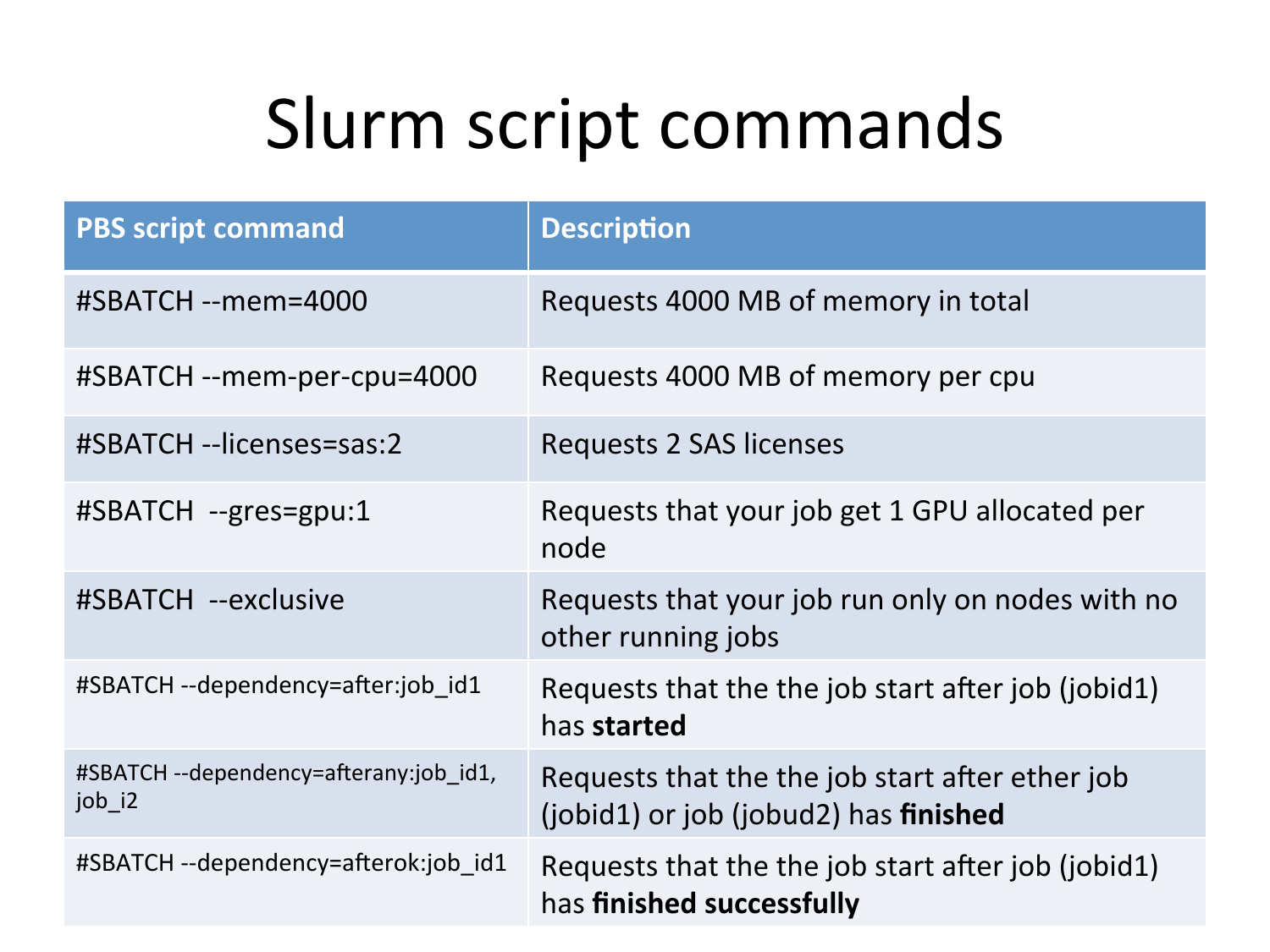| <b>PBS script command</b>           | <b>Description</b>                                                                                                                 |
|-------------------------------------|------------------------------------------------------------------------------------------------------------------------------------|
| #SBATCH --account=acc_name          | To submit a job to a specific accounting group such<br>as RAC/RAS allocation or different role                                     |
| #SBATCH --tmp=200G                  | Asks for 200Gb of temporary disk space                                                                                             |
| #SBATCH --constraint=blue           | To ask for a node feature or constraint set by<br>cluster admin. Here we are looking for "blue"<br>nodes.                          |
| #SBATCH --partition=partition name  | To ask for the job to run in a specific partition or<br>queue by name, (unlike Moab there can be more<br>than 1 partition per Job) |
| --prolog= <executable></executable> | Run by srun only, runs the executable before the<br>step                                                                           |
| --epilog= <executable></executable> | Run by srun only, runs the executable after the<br>step finishes                                                                   |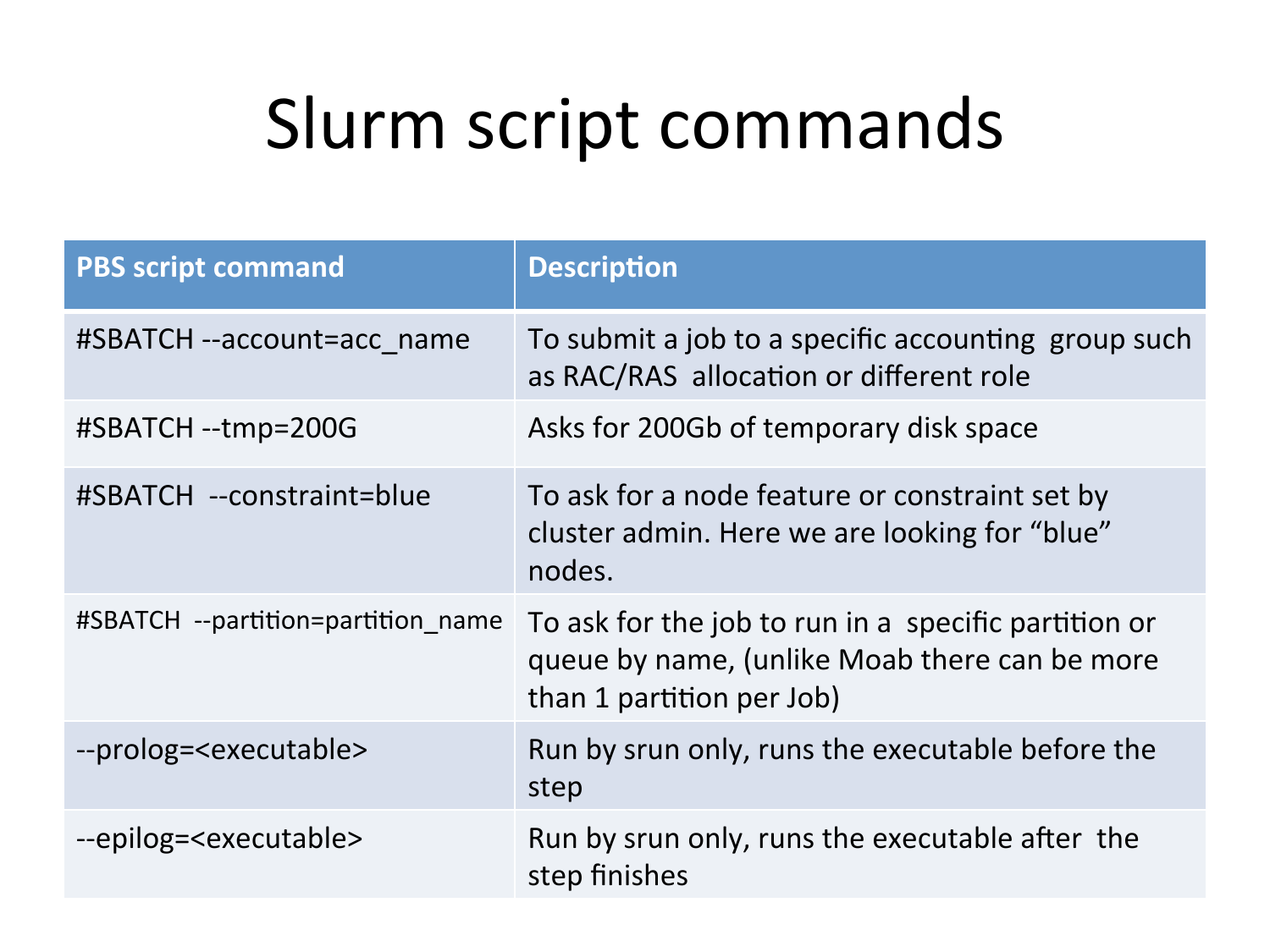# **SLURM Environment Variables**

| <b>Environment Variable</b> | <b>Description</b>                                    |
|-----------------------------|-------------------------------------------------------|
| SLURM JOB NAME              | User specified job name                               |
| SLURM JOB ID                | Unique slurm job id                                   |
| <b>SLURM NNODES</b>         | Number of nodes allocated to the job                  |
| <b>SLURM NTASKS</b>         | Number of tasks allocated to the job                  |
| SLURM_ARRAY_TASK_ID         | Array index for this job                              |
| SLURM_ARRAY_TASK_MAX        | Total number of array indexes for this job            |
| SLURM MEM PER CPU           | Memory allocated per CPU                              |
| SLURM JOB NODELIST          | List of nodes on which resources are allocated to Job |
| SLURM_JOB_CPUS_PER_NODE     | Number of CPUs allocated per Node                     |
| SLURM JOB PARTITION         | List of Partition(s) that the job is in.              |
| SLURM JOB ACCOUNT           | Account under which this job is run.                  |
|                             |                                                       |
|                             |                                                       |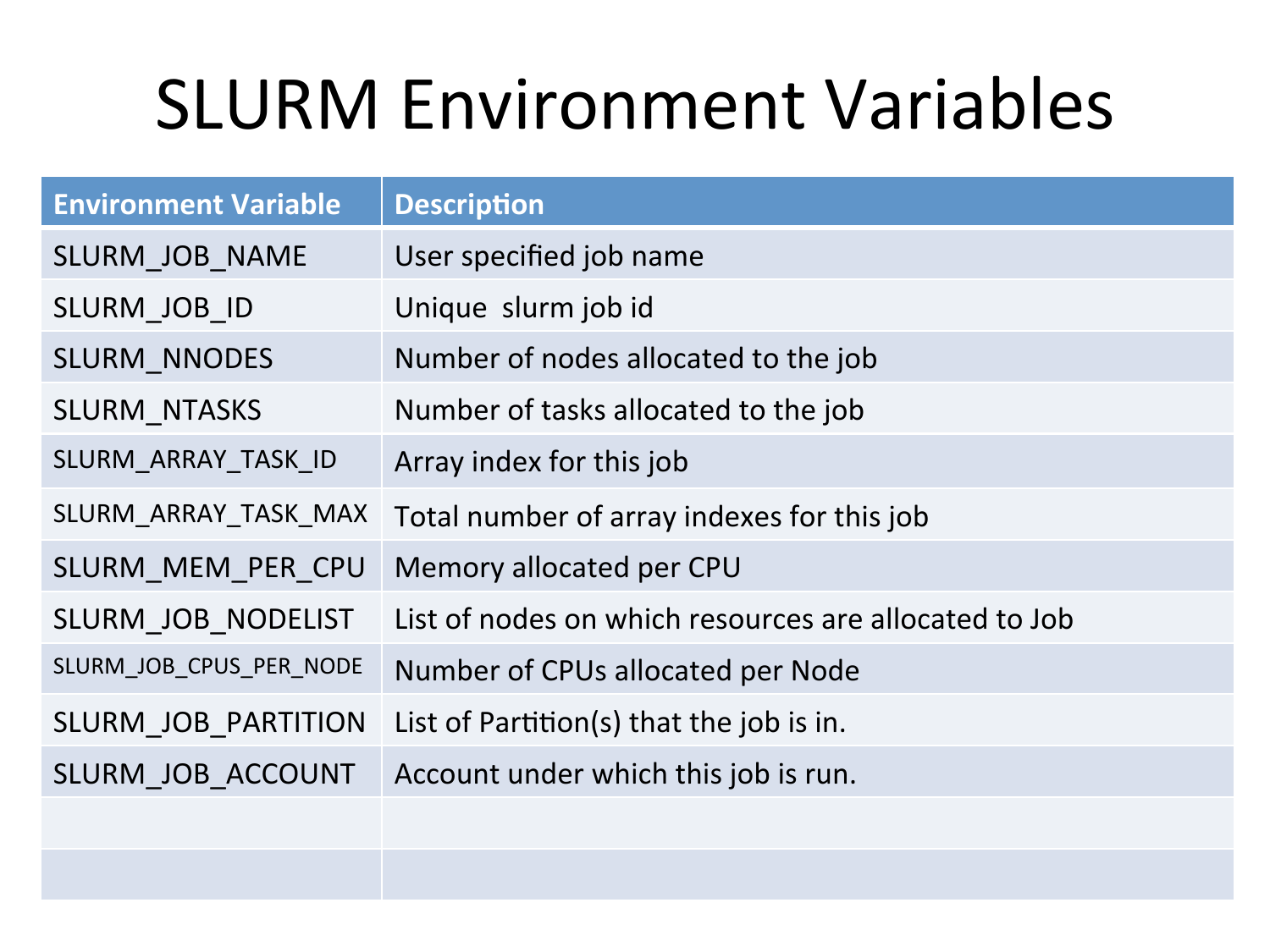# Getting information on your Job

| <b>Command</b>                                                                                          | What its used for                                                                                          |
|---------------------------------------------------------------------------------------------------------|------------------------------------------------------------------------------------------------------------|
| squeue -u <username></username>                                                                         | List all current jobs for a user                                                                           |
| squeue -u <username> -t PENDING</username>                                                              | List all pending jobs for a user                                                                           |
| squeue -u <username> -t RUNNING</username>                                                              | List all running jobs for a user                                                                           |
| squeue -p <partitionname></partitionname>                                                               | List all the jobs in a partition                                                                           |
| scontrol show job <jobid></jobid>                                                                       | List information on Job                                                                                    |
| scontrol show jobid -dd <jobid></jobid>                                                                 | List detailed information on Job                                                                           |
| sstat --<br>format=AveCPU,MaxRSS,MaxVMSize,Job<br>$ID -j$ < jobid >                                     | List info resource used by your completed job : average<br>cpu time, Max memory, Max virtual memory, Jobld |
| sacct -u <username> --<br/>format=JobID,JobName,AveCPU,MaxRSS,<br/>MaxVMSize, JobID, Elapsed</username> | List resources used by all jobs of a user                                                                  |
| sprio                                                                                                   | List job priority information                                                                              |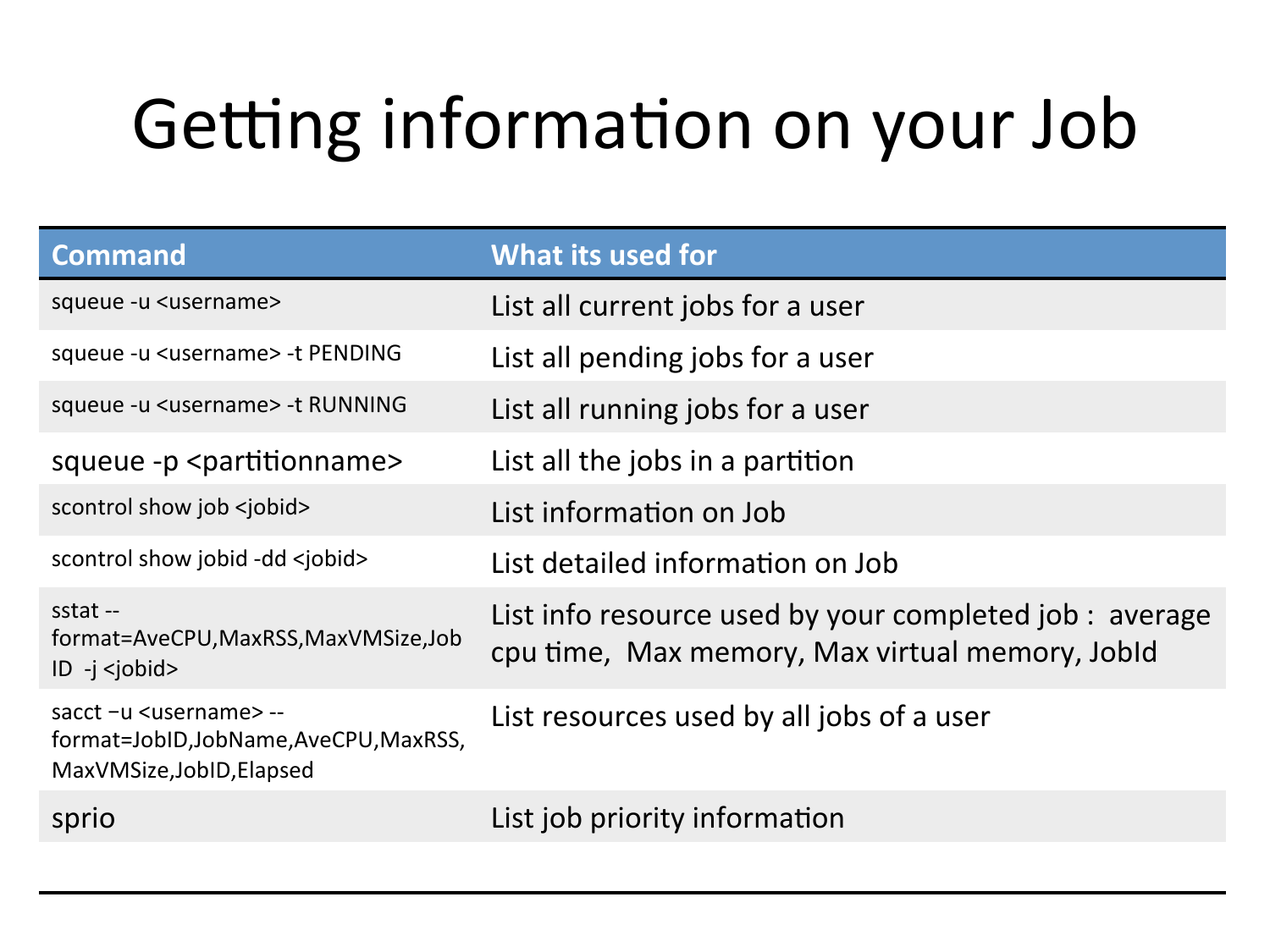# Controlling jobs

| <b>Command</b>                              | <b>What its used for</b>                                        |
|---------------------------------------------|-----------------------------------------------------------------|
| scancel <jobid></jobid>                     | Cancel job                                                      |
| scancel -u <username></username>            | Cancel all the jobs for a user                                  |
| scancel -t PENDING -u <username></username> | Cancel all the pending jobs for a user:                         |
| Scancel -name JobName                       | Cancel one or more jobs by name                                 |
| scontrol hold <jobid></jobid>               | Hold a job, prevent it form starting                            |
| scontrol resume <jobid></jobid>             | Release a job hold, allowing the job to try to start            |
| scontrol requeue <jobid></jobid>            | Requeue a running, suspended or finished job into pending state |
| scontrol requeuehold <jobid></jobid>        | First requeue the job than put a hold on it.                    |
| squeue -u <username> -ho %A -t R</username> | List running jobs by user                                       |
| squeue -- start                             | Show expected start time of jobs. (This can change)             |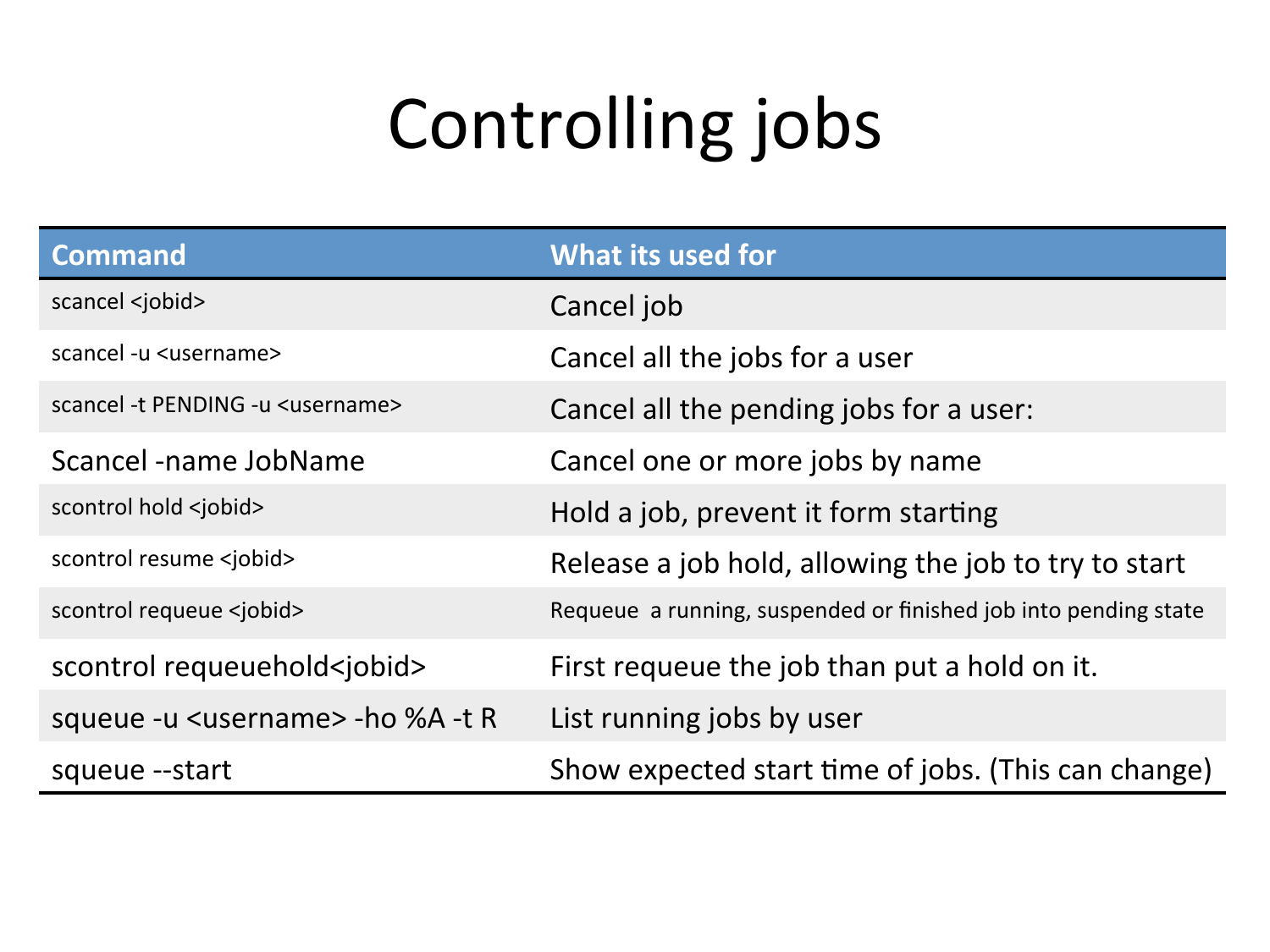### Getting information on you and your group

| <b>Command</b>                                        | What its used for                                                                              |
|-------------------------------------------------------|------------------------------------------------------------------------------------------------|
| sacctmgr list Users<br>USERS= <username></username>   | List user and their default account (accounting group)                                         |
| sacctmgr show user<br><username> withassoc</username> | List user and their default account (accounting group)<br>and shows more extensive information |
| sshare                                                | Shows usage info for user.                                                                     |
|                                                       |                                                                                                |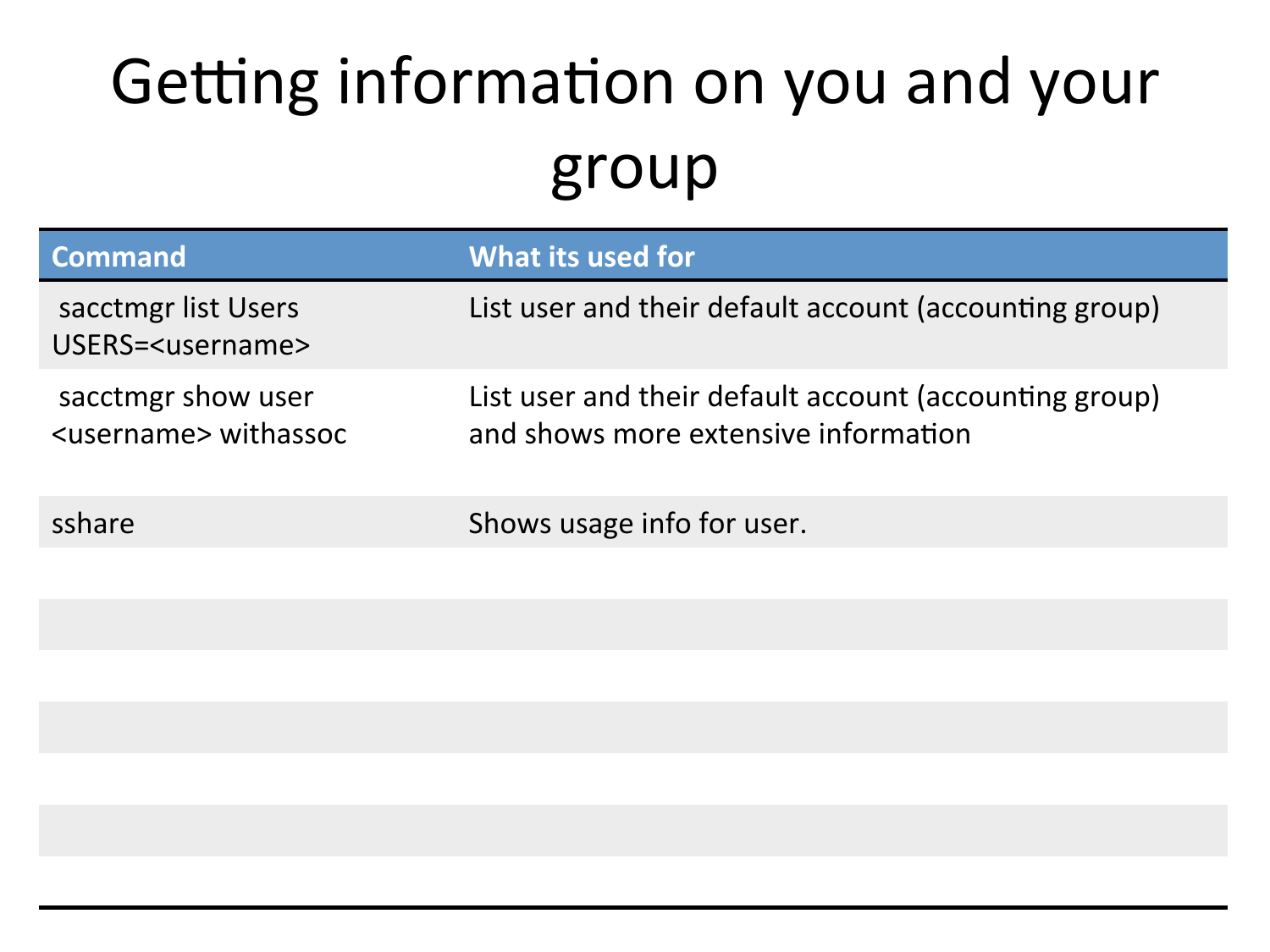#### Getting information on your Cluster

| <b>Command</b>                                                                                                         | What its used for                                         |
|------------------------------------------------------------------------------------------------------------------------|-----------------------------------------------------------|
| sinfo --states=idle                                                                                                    | Show idle node on cluster                                 |
| sinfo -R                                                                                                               | Show down, drained and draining nodes and their<br>reason |
| sinfo --Node --long                                                                                                    | Show detailed node info.                                  |
| scontrol show reservation                                                                                              | Shows reservations on the cluster                         |
| scontrol create reservation<br>user=root starttime=now<br>duration=infinite<br>flags=maint<br>nodes= <nodeid></nodeid> |                                                           |